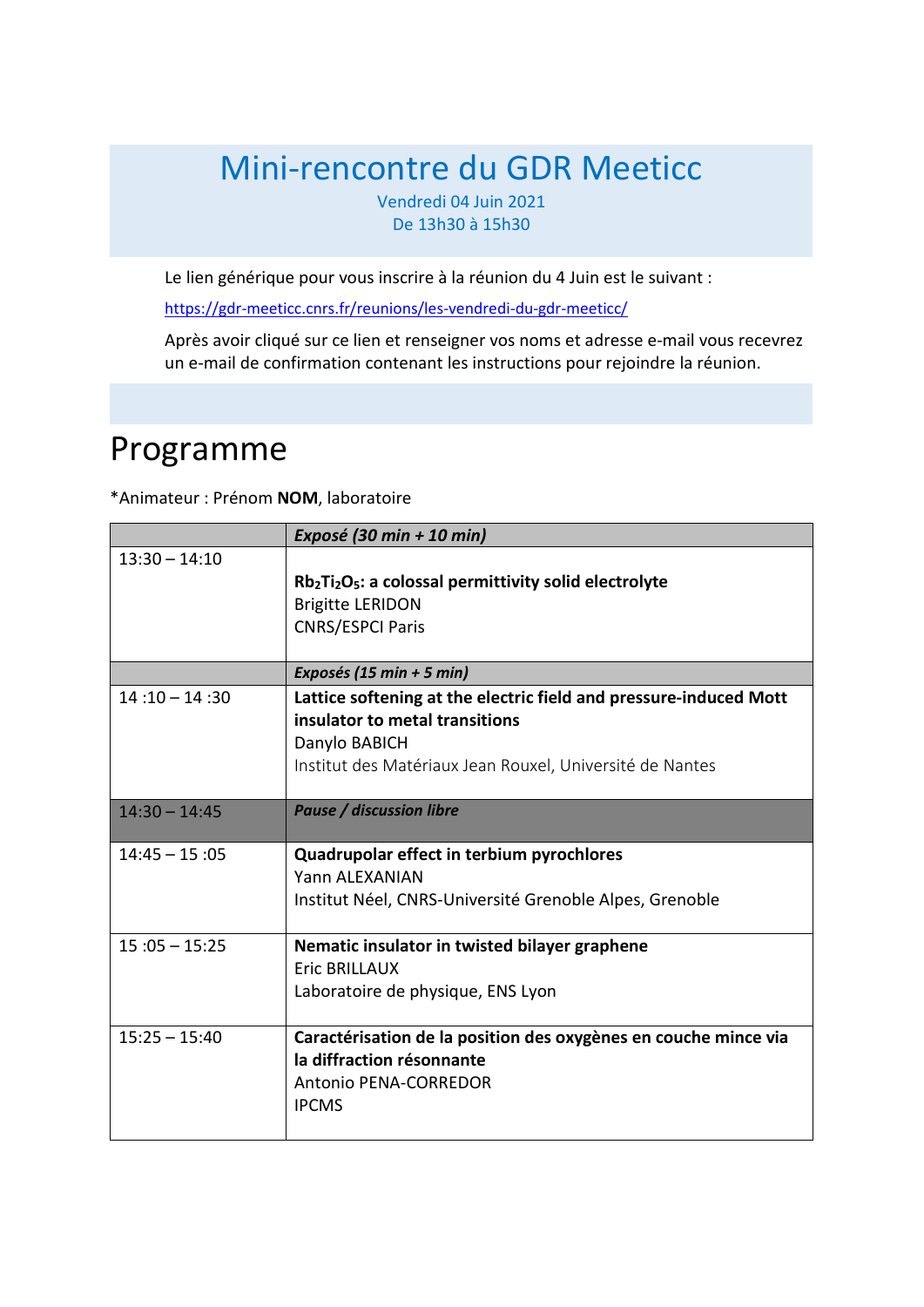| <b>First NAME: Brigitte</b>          | last NAME : LERIDON |
|--------------------------------------|---------------------|
| <b>Affiliation: CNRS/ESPCI Paris</b> |                     |
|                                      |                     |

Presentation type : *Long (30 min)* Talk given in : *English* (please prepare the of the presentation in english)

I authorize the GDR to record a video of my presentation : *Yes*

## **Rb2Ti2O5: a colossal permittivity solid electrolyte**

 $M_2Ti_2O_5$  (where M= Rb, K,...) is a member of the Andersson-Wadsley titanate family. Firstly synthesized in the sixties, these compounds were initially noticed for their unusual titanium fivefold coordinence [1]. More recently, they have gained renewed interest for their remarkable electrical properties. In particular when  $Rb_2Ti_2O_5$  is placed between two metallic electrodes under ambient atmosphere, it displays an equivalent permittivity at low frequency of about  $10^8$ , which opens the possibility to design supercapacitors with very high capacitance [2,3]. Similar results were also obtained on  $K_2Ti_2O_5$  with a typical permittivity of 10<sup>7</sup> at room temperature [4]. Electrically, the system behaves like a non-transverse memristor [5].

 $Rb_2Ti_2O_5$  was actually identified as a superionic conductor with an ionic conductivity of about 10- $3$  S.cm<sup>-2</sup> [2,3]. However superionic conductors with equivalently high ionic conductivity are not known to exhibit colossal permittivity, which led usto investigate the microscopical mechanisms at play in the material.

In this presentation, I will discuss the physical characteristics of this type of solid electrolyte and its peculiarities.

In particular, charge distribution measurements have enabled us to show that the material, when placed under voltage, experiences a transition from an electronic insulator to an electronically conducting state near the cathode, which can be viewed as a virtual cathode entering the sample [6].

Remarkably, the mobile ions responsible for the remarkable properties of RTO are shown to come from water vaporincorporated into the sample [7]. I will discussthe possible microscopical models for the incorporation of water, the ionic transport and the accumulation of charges. I will also discuss the interest of these materials for « green » and cheap energy storage.

#### **Références :**

- [1] S. Andersson and A. D. Wadsley, Nature 187, 499 (1960); S. Andersson and A. D. Wadsley, Acta Chem. Scand. 15, 663 (1961).
- [2] R.Federicci, S. Holé, A. F. Popa, L. Brohan, B. BapJste, S.Mercone and B. Leridon, Physical Review Materials 1, 032001(R) (2017)
- [3] R. Federicci, B. Baptiste, F. Finocchi, A.F. Popa, L. Brohan, P. Giura, G. Rousse, A. Descamps-Mandine, T. Douillard, A.Shukla and B. Leridon, Acta Cryst. B73, 1142 (2017)
- [4] R. Rani, S. De Sousa Coutinho, S. Holé and B. Leridon, Materials Letters, 258, 126784 (2020)
- [5] R. Federicci, S. Hole, V. Démery, and B. Leridon, Journal of Applied Physics, 124 ,152104 (2018)
- [6] S. de Sousa Coutinho, R. Federicci, S. Holé and B. Leridon, Solid State Ionics, Volume 333, 72-75 (2019)
- [7] S. de Sousa Coutinho, D. Bérardan, G. Lang, R. Federicci, P. Giura, K. Beneut, N. Dragoe, S. Holé and B. Leridon, Solid State Ionics 364, 115630 (2021)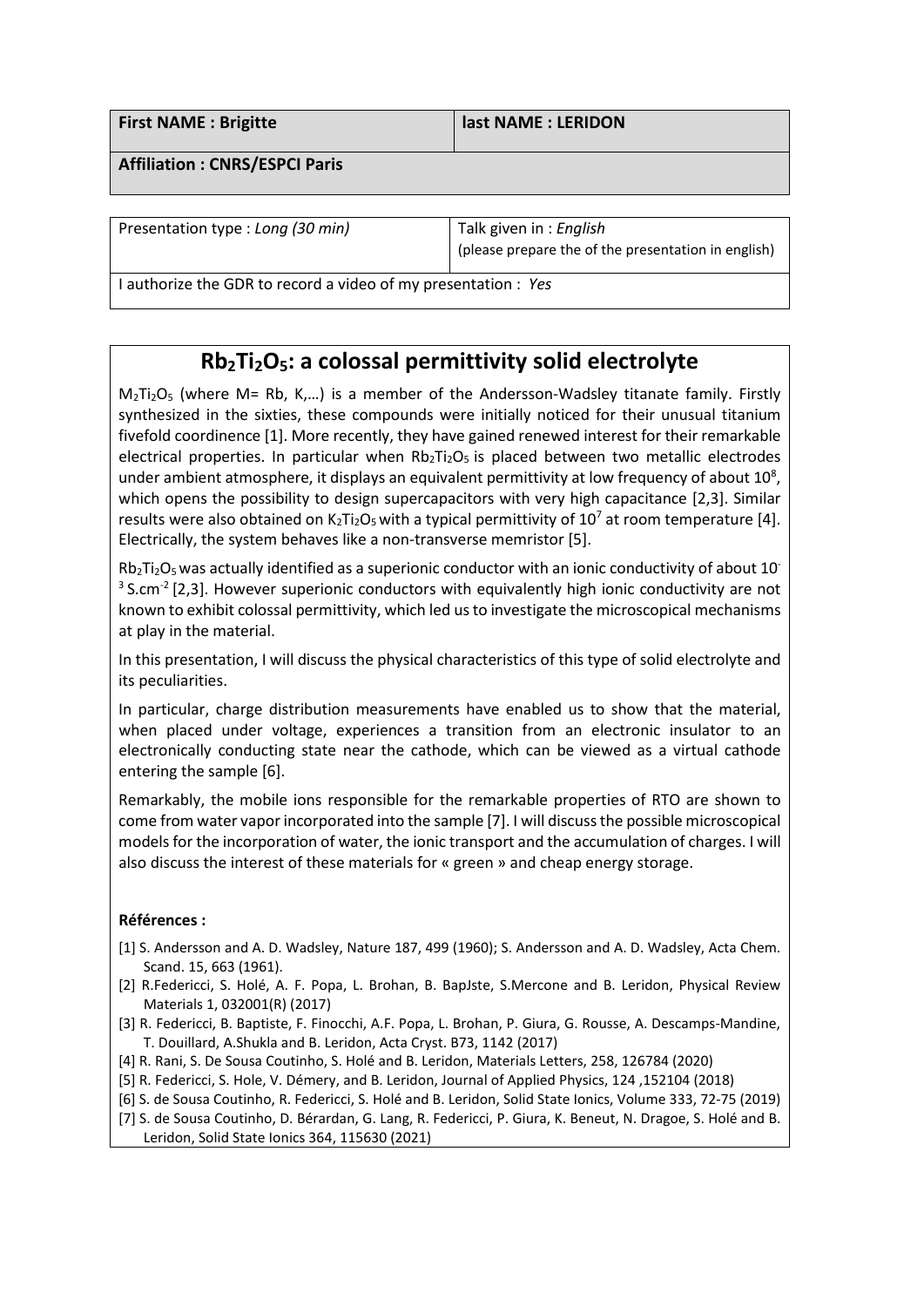| <b>First NAME: Danylo</b> | <b>Last NAME: BABICH</b> |
|---------------------------|--------------------------|
|                           |                          |

**Affiliation** : Institut des Matériaux Jean Rouxel, Université de Nantes – CNRS, 44322 Nantes, France

Presentation type : *Short (15 min)* Talk given in : *English*

(please prepare the of the presentation in english)

I authorize the GDR to record a video of my presentation : *YES*

### **Lattice softening at the electric field and pressure-induced Mott insulator to metal transitions**

*D. Babich, L. Cario, B. Corraze, C. Adda, J. Tranchant, M.- P. Besland, J.-Y. Mévellec, P. Bertoncini, B. Humbert and E .Janod Institut des Matériaux Jean Rouxel, Université de Nantes – CNRS, 44322 Nantes, France*

Mott insulators are a class of strongly correlated materials with emergent properties important for modern electronics applications<sup>[1]</sup>. The key property for potential application is the Mott insulator to metal transition (IMT). This IMT appears at equilibrium by submitting Mott insulators to various external perturbations such as pressure or electronic doping. However, the breakthrough concerning applications comes from recent discoveries showing the possibility of inducing out-of-equilibrium Mott IMTs thanks to light or electrical pulses which generate highly excited electronic states. On the theoretical side, the full description of Mott IMTs is a longstanding problem. At equilibrium, the evolution of most of the electronic properties at the Mott IMT can be well captured by the Hubbard Hamiltonian, a purely electronic model ignoring the response of the lattice.[2,3]. Conversely the description of out-of-equilibrium Mott IMTs is still a major theoretical challenge because of complex many-body effects and constitutes a very active field of research at present [4].

The paradigmatic example of Mott insulator is the  $(V_{1-x}Cr_{x})_{2}O_{3}$  system. In this compound, an IMT can be induced at equilibrium by physical or chemical pressure and out-of-equilibrium by strong electronic excitation [5,6]. We have recently demonstrated that a local lattice contraction accompanies the out-of-equilibrium Mott IMT caused by an electric field [7], which is reminiscent of ≈ 1% volume drop observed at the Mott IMT observed at equilibrium under pressure [6].

During the talk, we will present Raman studies on  $(V_1, \chi C_X)_{2}O_3$ , showing that, despite the lattice contraction, the Mott IMT is associated to a softening of elastic constants, both at equilibrium (chemical and physical pressure-induced IMT) and out-of-equilibrium (E-field-induced IMT). These results show that the minimal model to fully describe the Mott IMT in solids is a Hubbard model on a compressible lattice. Most importantly, this work also illustrates how the degree of the electronic delocalization can control the lattice stiffness in strongly correlated systems, [7,8] both at and out-of thermodynamic equilibrium.

#### **Références :**

- [1] E. Janod *et al., Adv. Funct. Mater.* **2015**, *25*, 6287.
- [2] V. I. Anisimov, J. Zaanen, O. K. Andersen, *Phys. Rev. B* **1991**, *44*, 943.

[3] J. Hubbard, Proceedings of the Royal Society of London A: Mathematical, Physical and Engineering Sciences **1964**, *281*, 401

- [4] Aoki et al, Reviews of Modern Physics, 2014, Vol. 86, Iss. 2
- [5] M. Querré *et al.*, *Thin Solid Films* **2016**, *617, Part B*, 56.
- [6] D. B. McWhan, J. P. Remeika, *Phys. Rev. B* **1970**, *2*, 3734.
- [6] D. Babich *et al.*, submited to Nature Commun. (2021).
- [7] S. Populoh, P. Wzietek, R. Gohier, P. Metcalf, *Phys. Rev. B* **2011**, *84*, 075158.
- [8] I. Leonov, V. I. Anisimov, D. Vollhardt, *Phys. Rev. B* **2015**, *91*, 195115.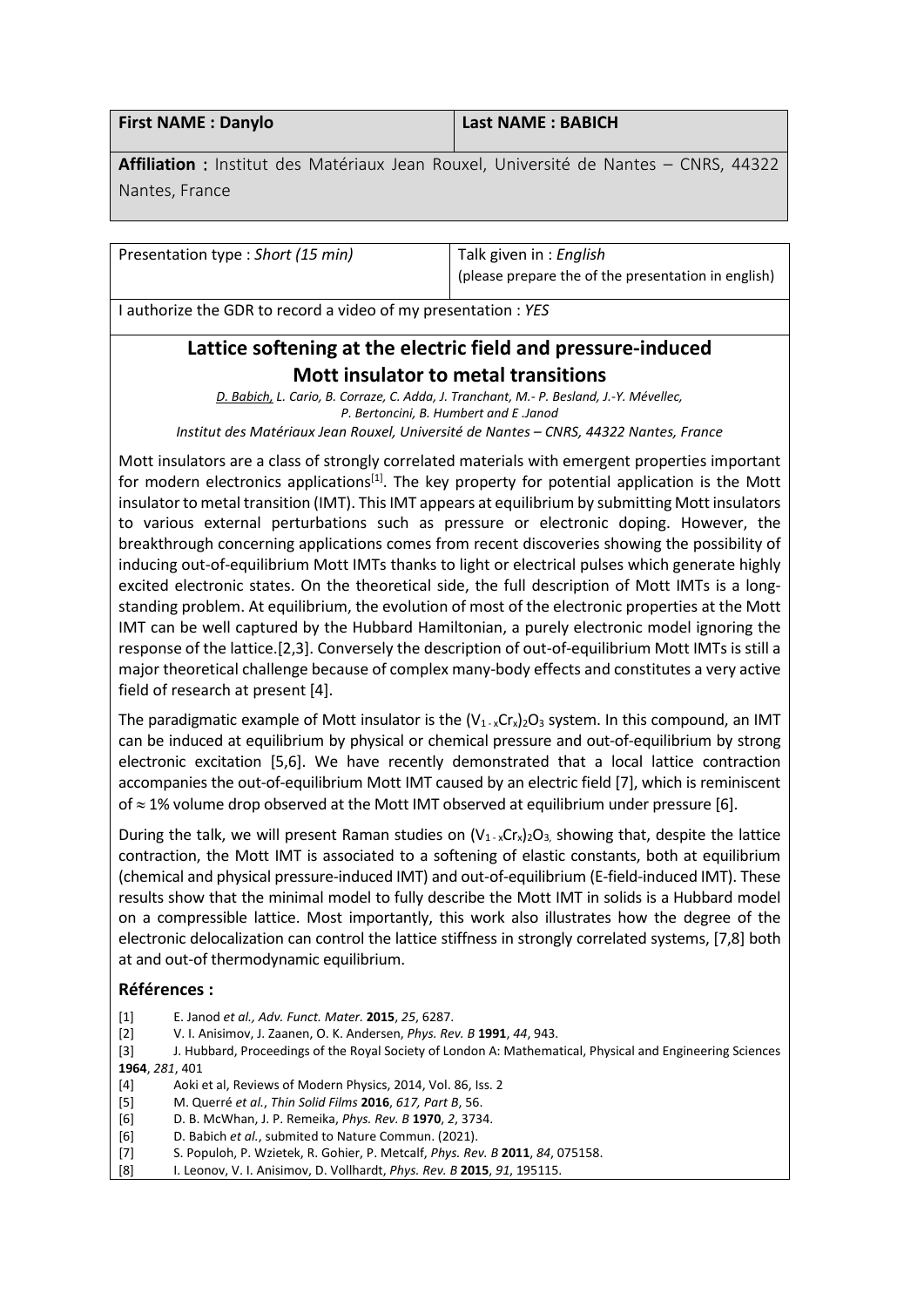| <b>First NAME : Eric</b>                       | last NAME : BRILLAUX |
|------------------------------------------------|----------------------|
| Affiliation : Laboratoire de physique ENC Lyon |                      |

**Affiliation : Laboratoire de physique, ENS Lyon**

Presentation type : *Short (15 min)* Talk given in : *English*

(please prepare the presentation in English)

I authorize the GDR to record a video of my presentation : *YES*

### **Nematic insulator in twisted bilayer graphene**

Twisted bilayer graphene has spurred a tremendous research activity since the discovery in 2018 of correlated phases (notably insulating and superconducting) at special 'magic' angles. In twisted bilayer graphene, two layers of graphene overlap with a small relative twist in such a way that the lattice mismatch generates a large moiré pattern whose unit cell can comprise tens of thousands of atoms. The interplay between interlayer tunneling and the moiré geometry leads to an unusual 'magic' angle physics: at a discrete set of so-called 'magic' twist angles, the Fermi velocity of the Dirac cones vanishes, and the energy bands flatten out dramatically, which enable many-body effects to dominate the electronic properties. Among the plethora of correlated phases observed at the magic angle, a strong insulating state develops at charge neutrality, which also breaks the three-fold rotational symmetry of the moiré pattern, leading to a so-called 'nematic' insulator. In this work, we first build a continuum model for the low-energy physics at charge neutrality, and determine the correction to the Fermi velocity perturbatively in the tunneling strength. We then classify all contact interactions allowed by symmetry, and develop a renormalization group approach to study the competition between the relevant instabilities. We show that the proximity to the magic angle favors indeed the formation of a gap and the breaking of the three-fold rotational symmetry.

#### **Références :**

Brillaux, E., D. Carpentier, A. A. Fedorenko, and L. Savary (Aug. 2020). "Nematic insulator at charge neutrality in twisted bilayer graphene". arXiv:2008.05041